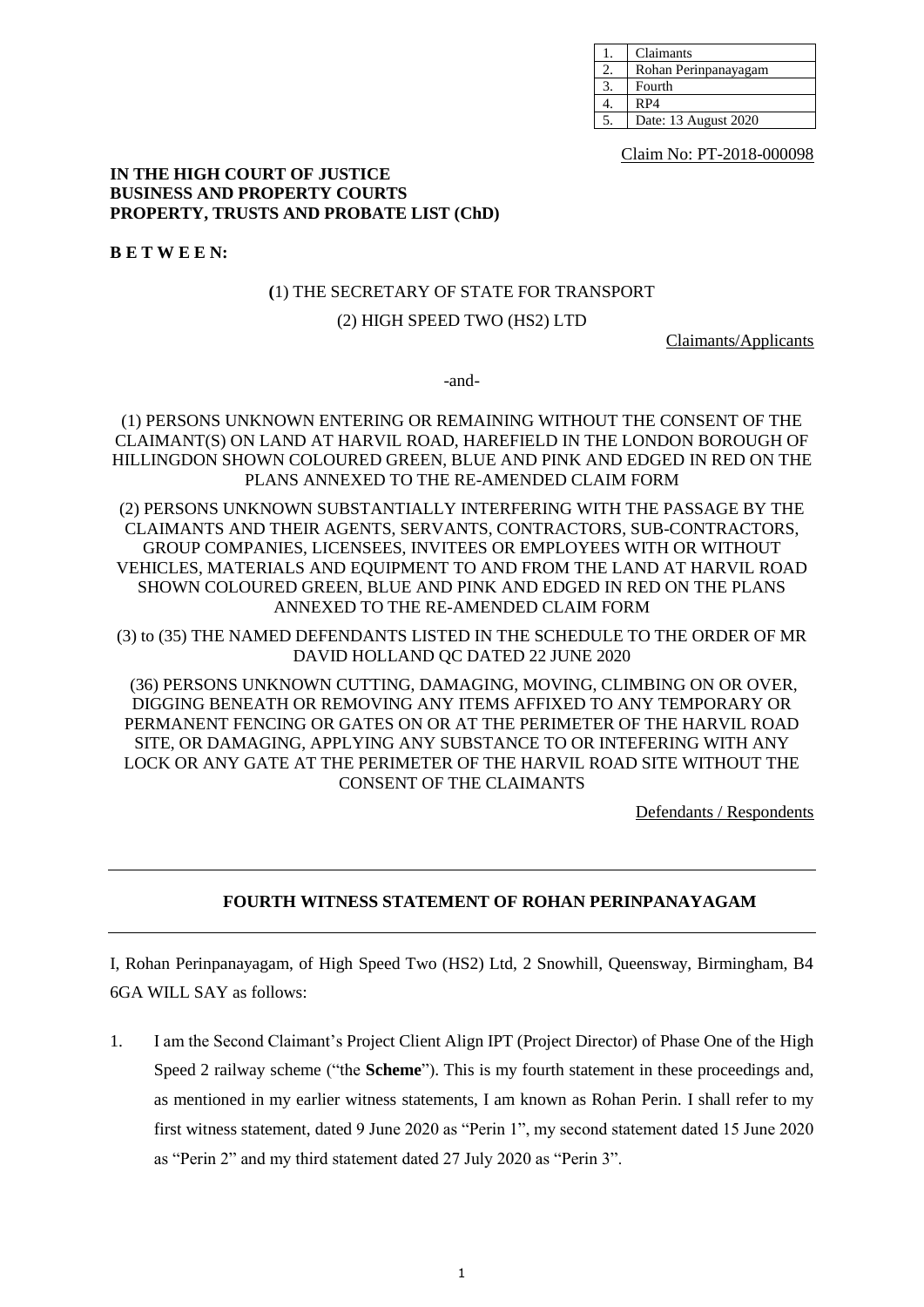| Claimants            |
|----------------------|
| Rohan Perinpanayagam |
| Fourth               |
| RP4                  |
| Date: 13 August 2020 |

- 2. I make this statement, in support of the Claimants' application dated 15 June 2020 known as the **"Substantive Amendment Application"**. The purpose of this Statement is to:
	- (i) Describe more land that has been brought into the Scheme since 31 May, so as to provide the Court with an up-to-date picture of the totality of the site over which the Claimants seek to continue an injunction.
	- (ii) Update the Court on the Claimants' position in respect of an allegation made by D4, Mr Keir relating to an incident in an area known as Steeple Claydon and which I previously referred to at paragraph 22 of Perin 3.
	- (iii) Set out the details of further specific incidents of trespass and obstruction that have occurred since 31 May 2020.
- 3. The contents of this statement are from matters that are within my own knowledge, knowledge gained from my review of the Claimants' documents in relation to this matter and incident reports logged on the Second Claimant's HORACE system, reports by the Second Claimant's security team and that of the Second Claimant's contractors and reports from specialist agents instructed on behalf of the Second Claimant. Where I state matters within my own knowledge, they are true to the best of my knowledge and belief. Where I state matters from other sources, I believe them to be true. There is now shown to me a paginated clip of documents which I exhibit hereto as RP4. Page numbers without qualification refer to that exhibit.
- <span id="page-1-0"></span>4. In this statement, where I refer to:
	- (i) "the **Land**", that is a reference to the land which is the subject of "the **Current Injunction"** being the order of Mr Holland dated 22 June 2020, and which is shown edged in red and coloured green, pink and blue on the plan to the Current Injunction (at **p. 2**).
	- (ii) "the **Additional Land**", that is a reference to the additional parts of land which the Claimants ask the Court for the injunction to be extended to cover and which is shown coloured green on the plan at **p. 3**.
	- (iii) "the **Harvil Road Site**", that is a reference to the Land and the Additional Land together and which is shown coloured green, blue and pink and edged in red on the proposed new injunction plan at **p. 4**.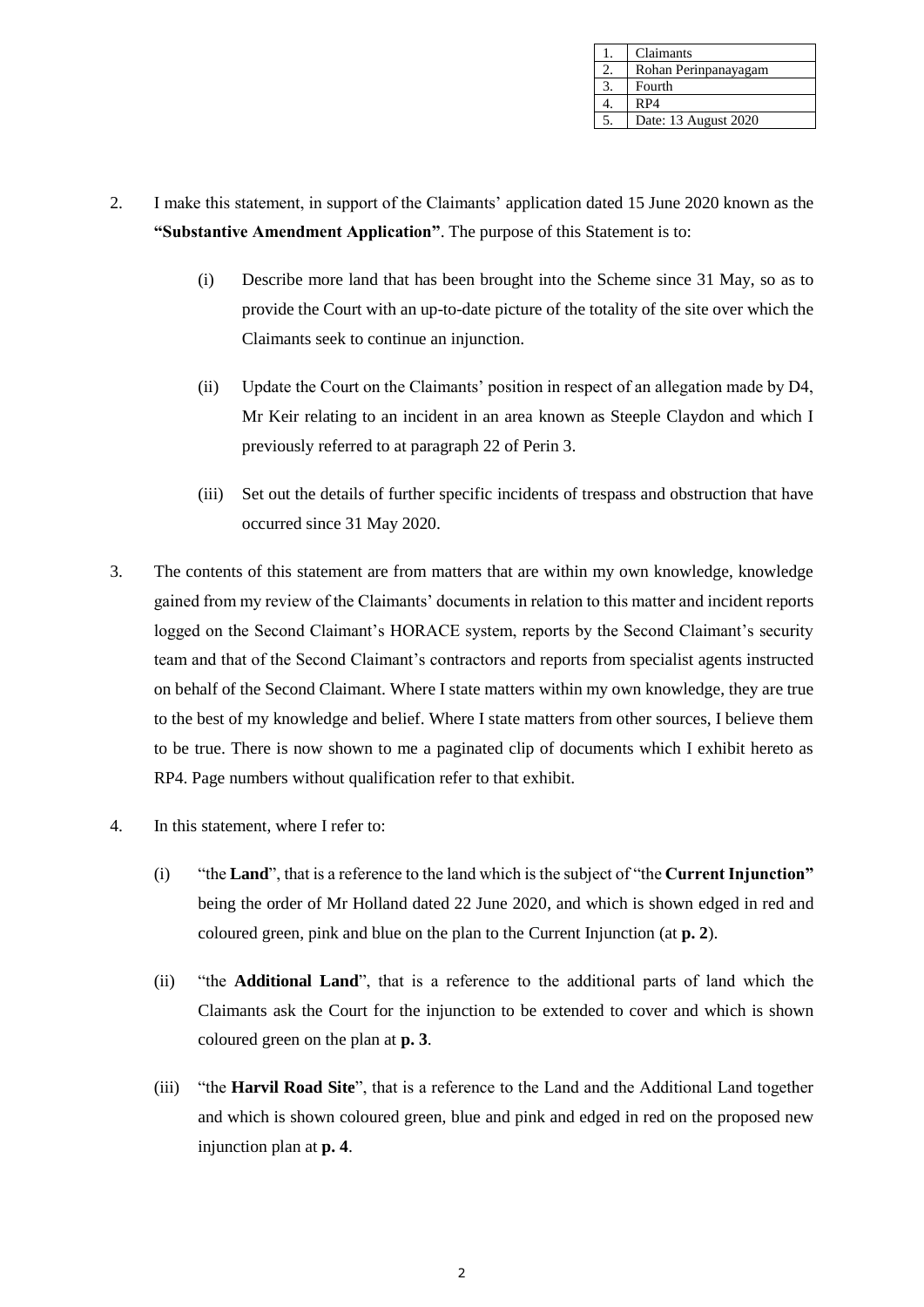| Claimants            |
|----------------------|
| Rohan Perinpanayagam |
| Fourth               |
| RP4                  |
| Date: 13 August 2020 |

# *The Additional Land*

- 5. I explained at paragraphs 23 and 24 of Perin 2 that land continues to be brought into the Scheme and, as such, the Claimants intended on filing a revised 'Plan A' (a new injunction plan) prior to the hearing of the Substantive Amendment Application to encompass the Additional Land. The Claimants respectfully ask the Court to continue an injunction which encompasses the whole of the Harvil Road Site at the date of the upcoming hearing, so as to cover the Additional Land also. As land is brought into the Scheme and becomes part of the Harvil Road Site, that land is at risk of unlawful conduct. As I mentioned in Perin 2, if the injunction is not granted to cover the Additional Land (assuming the Substantive Application is successful), the injunction will already be 'out of date' and parts of the land at the Harvil Road Site further exposed to risk of unlawful conduct.
- 6. As mentioned at paragraph [4\(ii\)](#page-1-0) above, the Additional Land is shown coloured green on the plan at **p. 3**.
- 7. The Second Claimant has taken temporary possession of the Additional Land pursuant to section 15 and Schedule 16 of the Act, which gives it an immediate right of possession to the same. I exhibit at **p. 4** a schedule setting out the details of the notices served pursuant to paragraph 4(1) of Schedule 16 of the Act and the dates on which possession was taken by the Second Claimant pursuant to those notices. In relation to plot S232\_068, in addition to the Second Claimant having taken temporary possession of the freehold interest in that plot pursuant to its Schedule 16 powers, the First Claimant had previously taken a transfer of the leasehold title of that plot (and other land), being leasehold land registered at the Land Registry under title number AGL382235. The registration of that transfer is pending at the Land Registry, however, a copy of the transfer and the title plan are at **pp. 5 - 12** for completeness.
- 8. I am aware that the Claimants' entitlement to the possession of the Land has been determined at previous hearings before the Court. Notwithstanding this, I understand that some of the defendants have sought to allege that the Claimants have either not shown that they are entitled to possession of the Land or that they are not entitled to possession of it (albeit I don't believe this has been explained in any detail in the evidence which has been filed by them).
- 9. Notwithstanding this, I confirm that copies of the notices which have been served in relation to the parts of the Land which were incorporated into the injunction by way of the June 2020 Order (referred to as "the Additional Land" in the documents filed with Court for that occasion) and the Additional Land referred to at paragraph 7 above are available to those who wish to inspect them.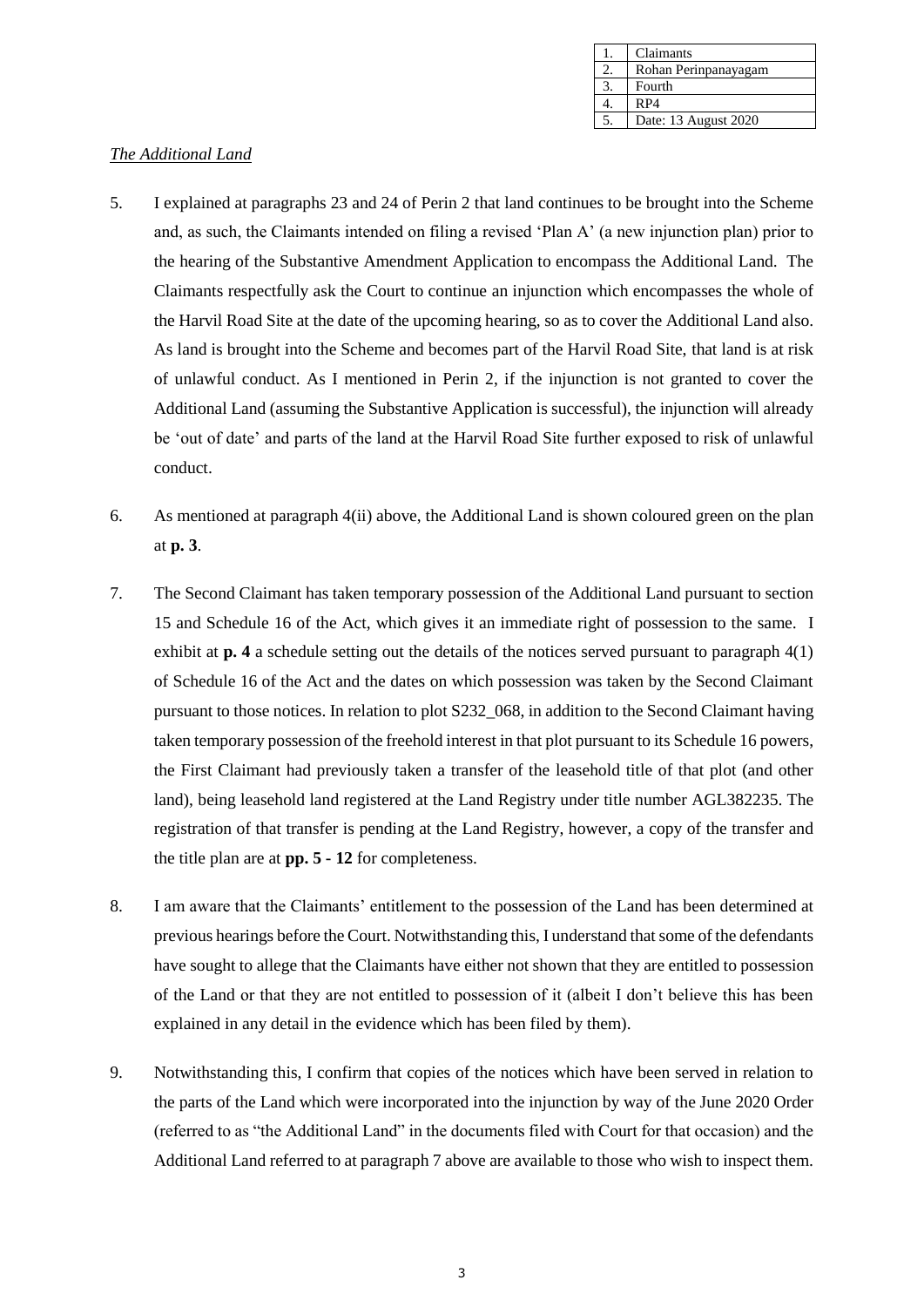| Claimants            |
|----------------------|
| Rohan Perinpanayagam |
| Fourth               |
| RP4                  |
| Date: 13 August 2020 |

The volume of documents is such that it is too cumbersome for those documents to be exhibited (and filed and served) with this statement. However, for those who wish to inspect them, they will be made available in advance of the hearing of the Substantive Amendment Application on the Claimants' solicitors document hosting platform. For anyone who would like access to this platform, they should contact the Claimants' solicitors whose details can be found on the Second Claimants' website:

[https://hs2inhillingdon.commonplace.is/schemes/proposals/harvil-road-injunction/details.](https://hs2inhillingdon.commonplace.is/schemes/proposals/harvil-road-injunction/details)

# *The Steeple Claydon Complaint*

10. At the time of drafting Perin 3, my team was unable to locate any information about the allegation of an unlawful spraying of herbicide at an area known as Steeple Claydon on 3 July 2020. However, following further investigation, I can confirm that there was a telephone call to the HS2 Helpline number from the Parliamentary Assist Mr Kelly on behalf of Greg Smith MP who explained that their office had been receiving complaints from residents that the Second Claimant's contractors were using herbicide. That telephone call was followed up with an email from Greg Smith MP, which is exhibited at **p. 13**. The Second Claimant's response to that communication is exhibited at **p. 14** which explains that the work was undertaken correctly in a controlled way with the works having been appropriately supervised. It also demonstrates that (i) the Second Claimant takes allegations such as this one seriously and (ii) it promptly investigates complaints received.

## *Protester Activity Since 31 May 2020*

- 11. My colleague Richard Jordan has set out in his witness evidence the detail of some of the unlawful activity which the Claimants have suffered at the Harvil Road Site. I now detail some further incidents which have been recorded by the Second Claimant's contractors since the beginning of June 2020 and recently collated by the Second Claimant and which demonstrates that the risk to the Harvil Road Site has not diminished since the last Court hearing in these proceedings.
- 12. Where the identity of those involved in the incidents has been established by the Claimants at the time of drafting this statement, their names are provided. For the most part, however, the identity of those involved in these incidents is not known.
- 13. Where I have referred to a plot number in this statement, those are to plot numbers on the plan at **p. 3** which is the revised (and proposed new) injunction plan.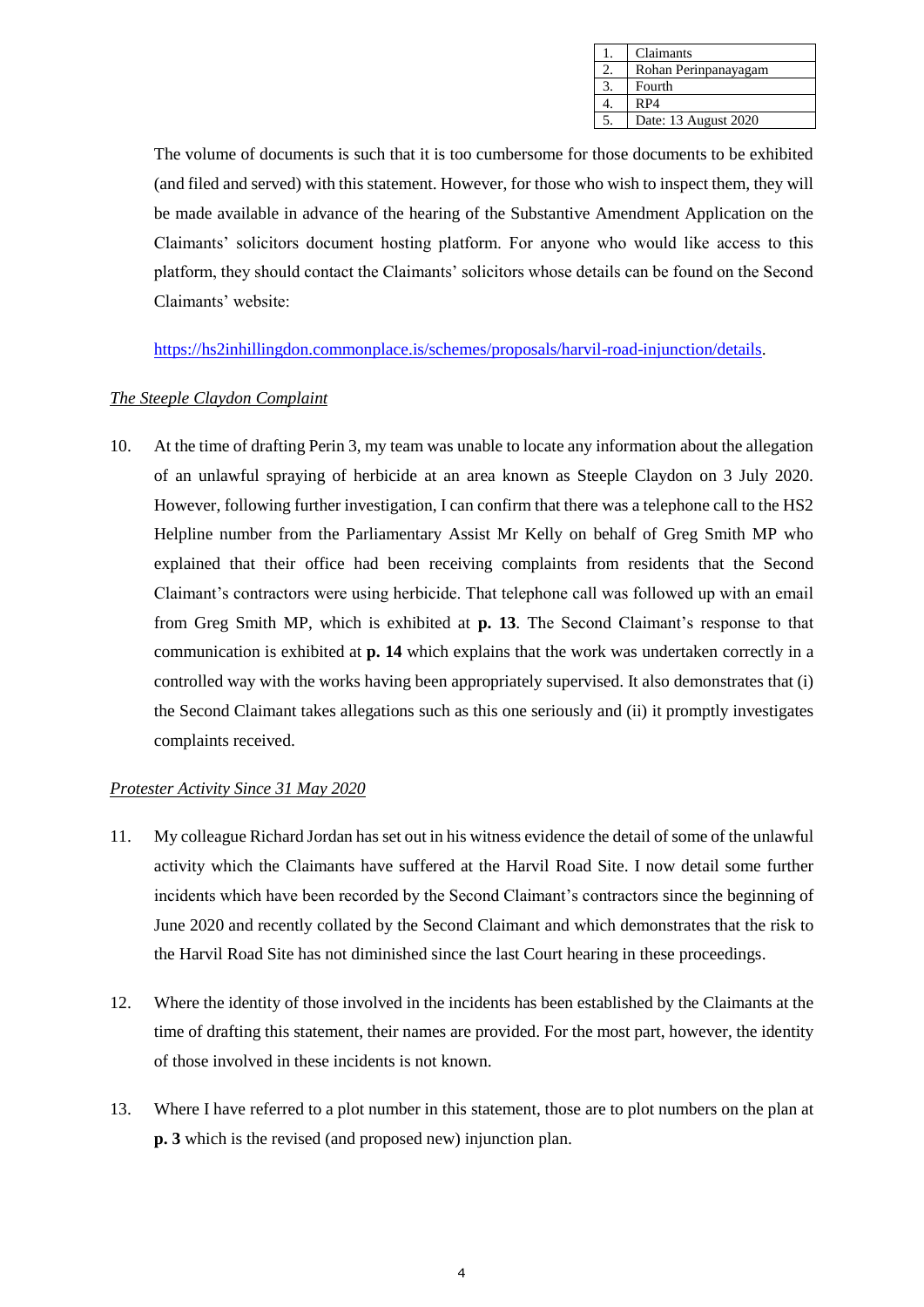| Claimants            |
|----------------------|
| Rohan Perinpanayagam |
| Fourth               |
| RP4                  |
| Date: 13 August 2020 |

14. Additionally, where I describe an officer as 'HCEO' in this statement, as was the case in Mr Jordan's previous statements, that is intended to mean an officer or officers working for the HCE Group and not necessarily an officer working as and in the capacity of an authorised high court enforcement officer under the direction of the High Court in all instances.

#### 15. **On 1 June 2020**

- (i) At 22:14 while security officers were patrolling the fence line at the Gate 3 compound on plot number C111\_165, one of the security officers came across six protestors in the closed area between the post and wire fence and the main block and mesh security fence. Immediately upon seeing these persons he issued a verbal trespass warning, informing them they were trespassing on the Harvil Road Site and informed them that they should vacate.
- (ii) The security officer reported that there were four males and two females within the group whose identities were unknown to him. One of the male protesters started to climb the fence and, as he breached the fence the security officer called for police assistance using the 101 service, in order to report the trespass. This report and request for assistance was subsequently escalated to a 999 status emergency call for assistance as the situation deteriorated (incident reference number: 8815).
- (iii) At 22:40 one unknown male cut one of the block and mesh fence panels with wire-cutters whilst the other trespasser was inside the fenced compound. Simultaneously, many other protesters gained access to the main compound.
- (iv) When breaching the fence the trespassers were reported and recorded throwing objects at the security officers, running around the site area and damaging property of one of the Second Claimant's contractors. They also irreparably damaged a newly erected fence line.
- (v) At 23:15 the security officers were able to detain a male protester, and shortly after this a team of seven HCEOs arrived.
- (vi) Very quickly a large group of between 30 and 40 protesters gathered along the fence line and then tried to gain access to the compound through the length of fence that was cut earlier in the incident, and using ladders against the fence in a co-ordinated attempt to breach the site boundary. It is reported that instructions and directions being given by the protesters to one another were clearly heard and recorded by the HCEOs.
- (vii) One of the security officers and the site manager tried to block their access point and decided that, due to the apparent violent intent of the protesters, the situation was becoming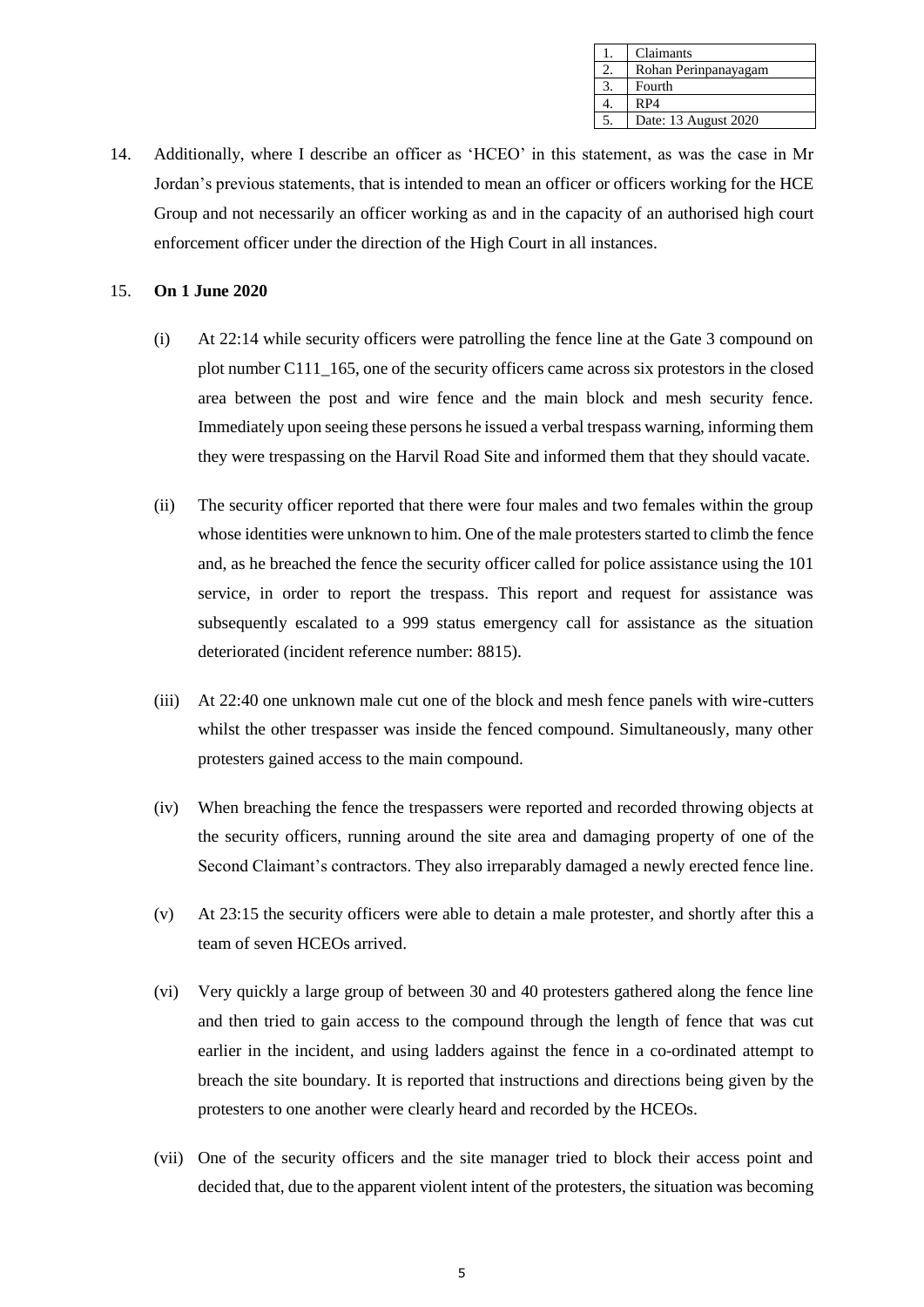| Claimants            |
|----------------------|
| Rohan Perinpanayagam |
| Fourth               |
| RP4                  |
| Date: 13 August 2020 |

dangerous. The protestors were starting to throw punches and kicking out to try and gain entry. During this period one of the security officers was bitten by a female protester just above the right knee and kicked.

- (viii) Despite the assaults and threats, both verbal and by action, the security officers continued to hold the position: protesters were pinching them and punching their hands and verbally threatening to break their arms and legs. While the security officers were trying to control the access point, several protesters who had got inside the site were able to free their detained fellow protester, and they withdrew with him through the vandalised fences. They also had use of ladders which again at one point were being used as weapons by thrusting them against the security officers and the HCEOs.
- (ix) During this period it is reported that the security manager on site narrowly avoided being struck by a large branch wielded by a protester.
- (x) At 23:50 two members of the mobile security team arrived at the incident point and deployed to record the incident with their cameras, until the arrival of the police at 00:15 on 2nd June 2020 (CAD incident number was issued: 9416).
- (xi) At 00:19 the protesters divided themselves into groups of four to five people and began to disperse in different directions, possibly with the intention of causing confusion on the arrival of the police inside the site boundary.
- (xii) At 00:57 two more police vans arrived at the incident site albeit no arrests were made during the course of the night. The police officers in attendance were advised that there had been criminal damage committed, an assault on a security officer and that other security personnel had been attacked and in one case bitten and had suffered generally serious aggression from the protestors present on the site.
- (xiii) During the incident there were deployed eight security officers, seven HCEOs and six police officers which later left the area at 02:15.

## 16. **On 9 June 2020**

(i) At 05:50 in the compound at plot number C111\_008 a group of more than 15 protesters both male and female began to gain access through four to five locations along the compound fence line by cutting the block and mesh fencing panels, kicking over Heras fencing panels. The behaviour and actions were reported to be generally very aggressive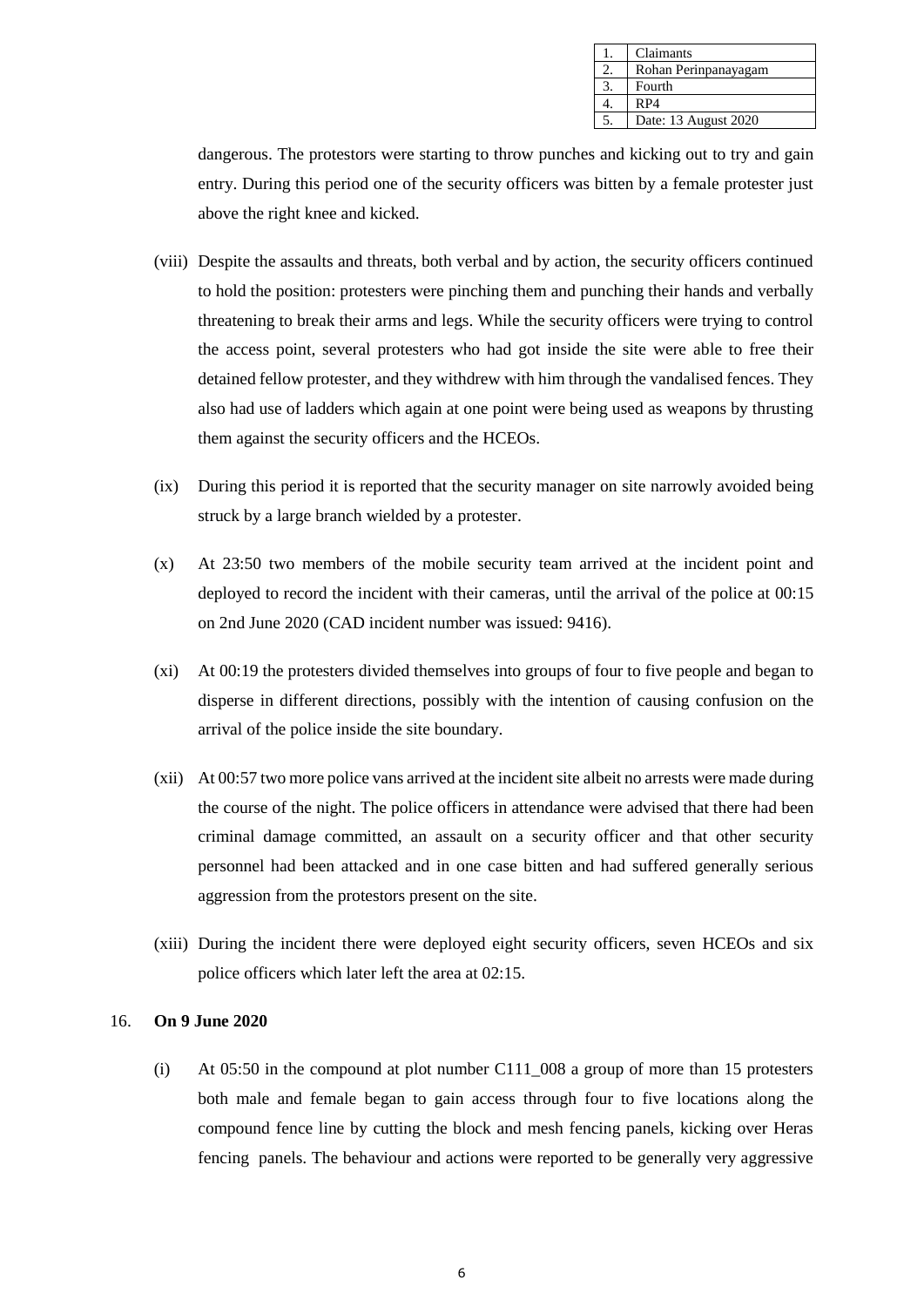| Claimants            |
|----------------------|
| Rohan Perinpanayagam |
| Fourth               |
| RP4                  |
| Date: 13 August 2020 |

and caused substantial damage to the compound fence thereafter making it very difficult for the security officers on the ground to properly secure the site.

- (ii) It became apparent to the security officers that the aim of the protesters was most likely to be to stop work taking place on the site during the course of the day. This was achieved by a trespassing protester climbing into the trees on and around the compound which six persons were able to do, with one in a tree within the compound and the others within the adjacent Heras fenced area.
- (iii) The police were notified early in the day, and a fast response was provided by two Thames Valley Police ("**TVP**") officers arriving at 06:30. However, the incident was passed to the control of the Metropolitan Police, since the site lay within their force boundary, and the TVP officers left the site at 07:17. No Metropolitan Police officer subsequently attended the site throughout this incident despite requests that they do so.
- (iv) At 09:36 the security officers were unable to secure the main entrance to the compound as the gate was blocked by two unknown protestors sitting causing an obstruction to the gate. Suddenly several protesters started pulling at the gate system and managed to pull it down, allowing two female and one male protester to run into the area where works were taking place.
- (v) HCEOs then arrived on site and moved into the compound to challenge the three individuals who had entered through the gate and had sat down and glued their hands together with "superglue" in order to render their removal difficult. HCEOs used a safe solvent in order to free their hands and then escorted them from the site.
- (vi) The construction management team decided to proceed to install the main gates whilst the individuals were aloft in the trees. The security officers therefore requested that a number of the protesters on the ground move from the area but they refused to do so. The security officers advised them that they had to be moved for their own safety and this was completed without further incident. Cordons were then put in place and work on the gates recommenced.

# 17. **On 9 June and 10 June 2020**

(i) At 22:47 on 9 June 2020 in the compound at plot number C111\_008 a security supervisor requested the deployment of further security officers as protesters were starting to break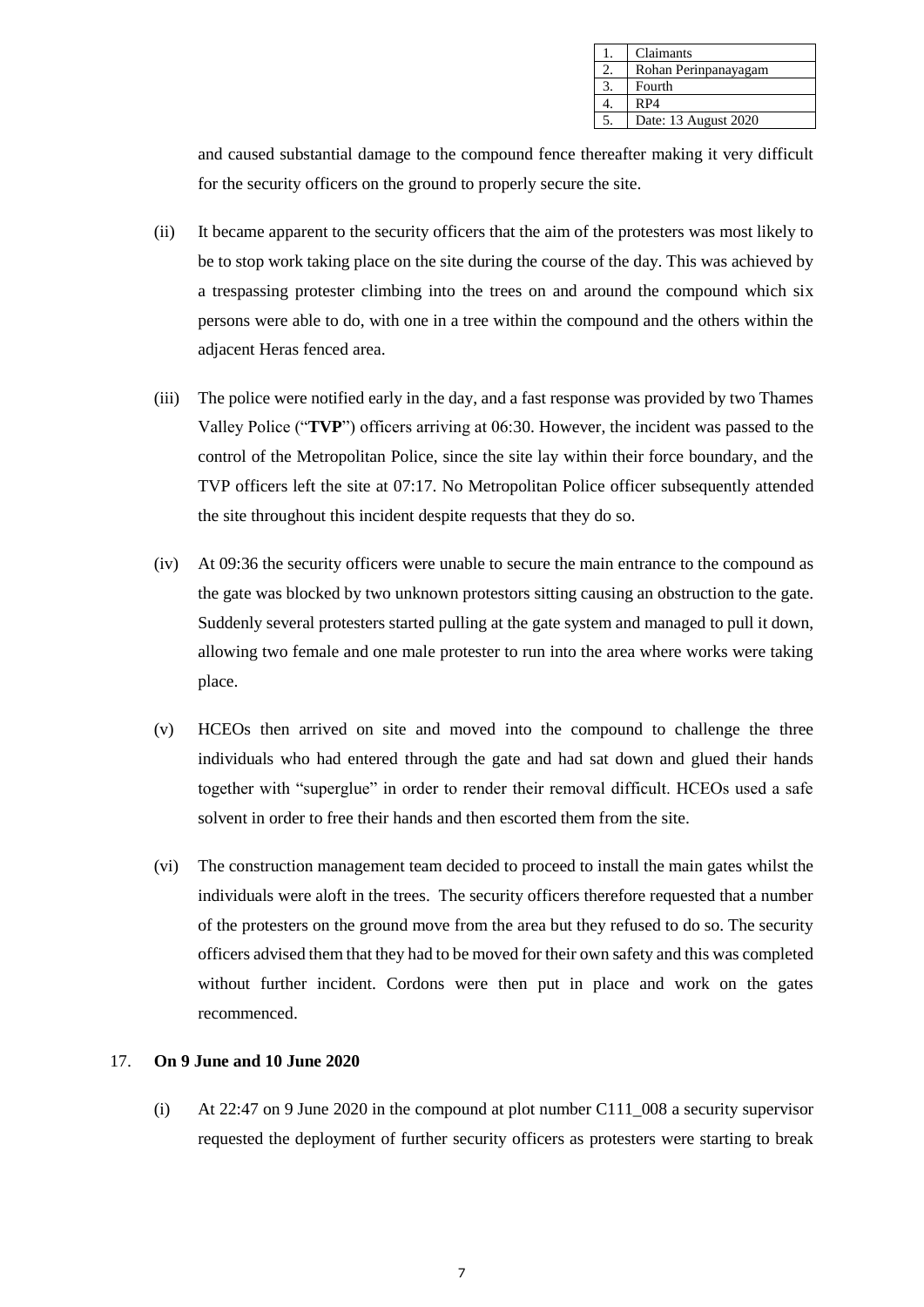| Claimants            |
|----------------------|
| Rohan Perinpanayagam |
| Fourth               |
| R <sub>P4</sub>      |
| Date: 13 August 2020 |

into the compound, cutting and generally damaging the fence lines and becoming very aggressive towards the security officers.

- (ii) At 22:48 the security manager arrived at the incident location. Protesters were at this point inside the previously secured compound and it was noted that a number of fence panels had been seriously damaged with large holes being cut through them, allowing fast movement in and out. Two protesters, identified as Jack Charles Oliver (D34) and Charlie Inskip (D35), had made their way into a large tree within the compound. A telephone call was made requesting support from the HCEOs based at the nearby Dews Lane site.
- (iii) Security officers recording the incidents using video cameras reported that the number of protestors was increasing to more than 20, who were extremely aggressive towards all security personnel, who were trying hard to block access through the holes made in the fence. However, with the force of numbers the protesters managed to push through into the compound.
- (iv) At 23:30 four HCEOs arrived at the site and assessed the situation. They formed a clear cordoned area around where Mr Inskip and Mr Oliver and one female protestor were situated in the tree, and engaged with the other protesters who were now beginning to leave the compound and the surrounding area in general.
- (v) At 23:34 one of the security officers informed the security manager that his Radio handset and head torch had been forcibly removed from his person and stolen by one of the protesters.
- (vi) At 23:49 the HCEOs carried out a full check of the fence to ascertain the amount of damage caused. Four mesh fencing panels were cut and damaged, and most of the outer Heras fencing panels were also cut and damaged. Temporary repairs were carried out by security officers with the support of HCEOs using other fence panels in order to re-secure the compound. The damage was reported at this time to the police and to security managers by telephone.
- (vii) At 01:10 on 10 June 2020 the female protestor in the tree elected to descend and was detained by the HCEOs and at 01:16 police officers arrived on site and arrested the detained female for aggravated trespass.
- (viii) At 01:44 a further five police officers arrived and checked the area, then they tried to talk down Mr Inskip and Mr Oliver from the tree, who however refused to come down.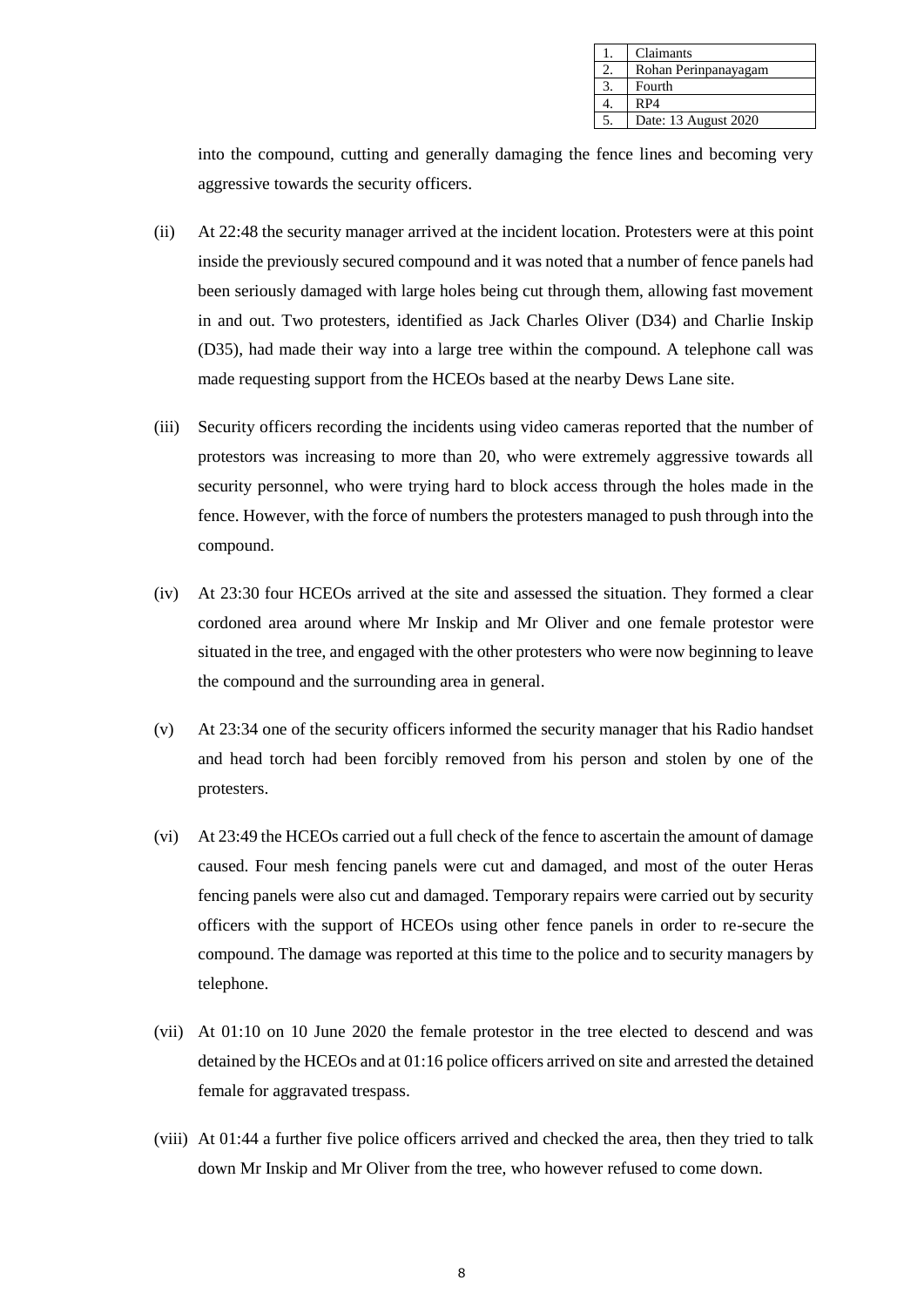| Claimants            |
|----------------------|
| Rohan Perinpanayagam |
| Fourth               |
| RP4                  |
| Date: 13 August 2020 |

- (ix) At 02:30 five further HCEOs arrived and at 03:48 the police officers left the compound.
- (x) At 08:00 Mr Inskip and Mr Oliver in the tree were brought down by the HCEOs at height team and detained for aggravated trespass, the police having been called and a further CAD incident number was issued. The police advised that they were unable to despatch officers to site at this time and requested that the HCEOs continue to detain the individuals.
- (xi) At 12:23, whilst awaiting the arrival to site of the police, Mr Oliver managed to free himself from custody of the HCEOs and scrambled up and over the fence, rapidly departing from the area.
- (xii) At 13:45 police officers arrived at the site and made an arrest of the remaining trespasser, a young male known to the HCEOs as Charlie Inskip. Otherwise, it has not yet been possible to establish the identities of the other protestors involved in this incident.
- (xiii) The Claimants' are aware that Mr Conner Nicholls (or possibly Nickols) (D21) was also arrested for aggravated trespass on the Harvil Road Site on 10 June 2020.

## 18. **On 20 June 2020 and 21 June 2020**

- (i) During the course of the 2 June 2020 there were up to 40 protesters present at the camp established adjacent to the River Colne: they were noisy and were at times abusive to security officers and HCEO's present in the compound at plot C111\_008 .
- (ii) During the afternoon and evening, it was observed by the security officers that copious amounts of alcohol were being consumed. When the protesters decided to create a camp fire, the resultant bonfire was large and not properly controlled, and the officers considered that it could cause a risk of fire spreading to the surrounding wooded area. Due to these perceived risks to public, the protestors and the Second Claimant's personnel a close watch was maintained on area and on the fire itself, which was eventually allowed to burn down to a safer level.
- (iii) At 23:42 a number of protestors swam across the River Colne and made cuts in the fence panels on the opposite (northern) bank, thereby gaining access to the compound on plot C111\_008 where they proceeded to do damage to the lighting towers. The incursion incident happened very quickly, and when Security Officers were able to reach the location and challenge the protesters, they quickly left the compound and moved back to their camp. TVP were called and issued URN Number: 17- 21062020.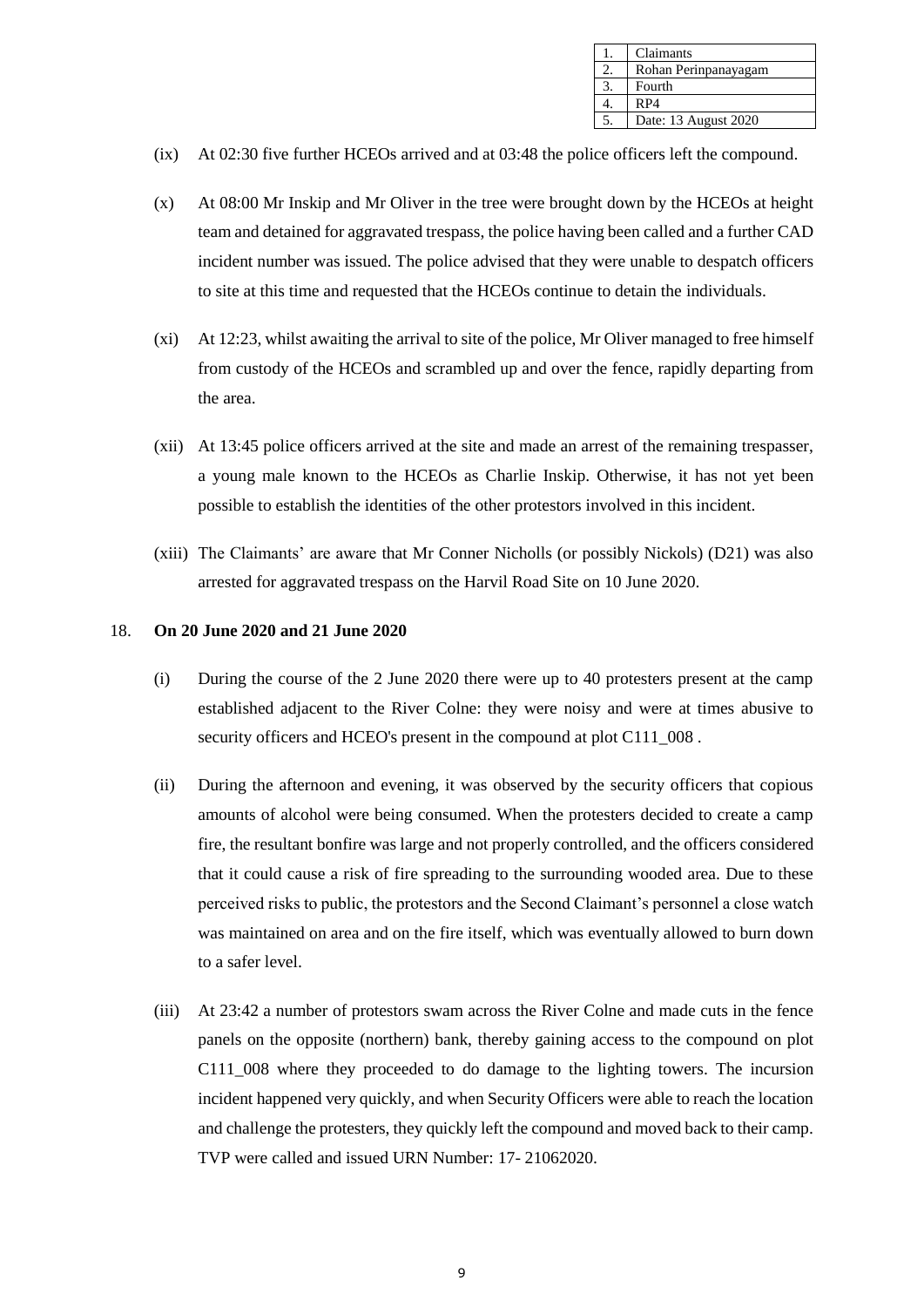| Claimants            |
|----------------------|
| Rohan Perinpanayagam |
| Fourth               |
| RP4                  |
| Date: 13 August 2020 |

- (iv) A lighting tower which had been damaged in the attack was subsequently found to be working at less than 100% output due to one of the light units having been rendered inoperative.
- (v) Additional security officers were moved to the site to support the team deployed to the lighting tower and three HCEOs were in attendance in case of further attacks, whilst perimeter patrols and checks were conducted, together with a close inspection of the fence for other potential cuts to the panels.
- (vi) At 01:35 on the 21 June 2020 it was noted that two male protesters again jumped the fence, attacking the light towers and grabbing wires in an attempt to further disable the lighting equipment. This second attack was hindered by the security team and formal verbal trespass warnings were given.
- (vii) Temporary repairs were effected to the fence panels and a report made to the Second Claimant's construction project team in order that permanent repairs are undertaken as quickly as possible.
- (viii) The party in the protester camp continued until after 04:00.

## 19. **On 24 June 2020**

- (i) At approximately 12:10 a male and female protestor gained access to the works area within the compound at Denham Country Park at plot number C111\_008 and climbed one of the trees within the compound. The protestors in the tree were requested to get down by the security team, which they both refused to do.
- (ii) The security officers and HCEOs secured the area against further incursions, then the HCEO professional climbing team removed the male protester from the tree, with the female protester descending of her own volition. Both protesters were escorted from the site, whereupon and they returned to the protest camp.
- (iii) At 13:10 the HCEOs and the security teams were escorting the wood chipping plant to the compound on the north of the river. To reach this compound it is necessary, until the temporary bridge is erected, to use the path across the existing wooden bridge over the River Colne. As they approached the compound wooden bridge together with the members of the Second Claimant's project team, eight protesters formed a group across the pathway to stop them from moving and then targeted the wood chipper plant.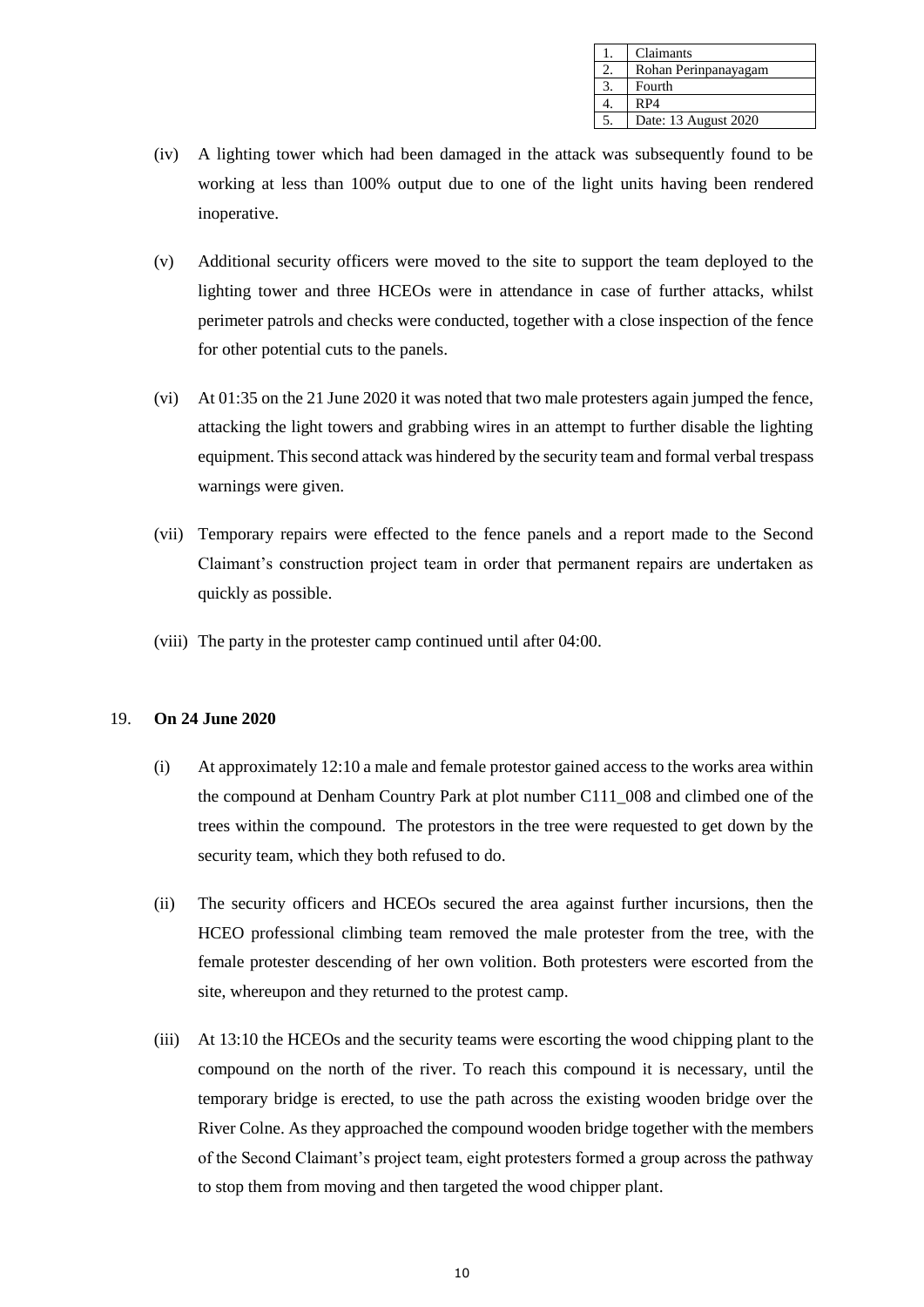| Claimants            |
|----------------------|
| Rohan Perinpanayagam |
| Fourth               |
| RP4                  |
| Date: 13 August 2020 |

- (iv) Three female and one male persons were able to reach and to sit upon the machine. The HCEOs team leader stopped all movement in order to prevent the risk of injury to protesters and to members of the security and construction teams. A call to the 101 service was made asking for assistance from the police.
- (v) At 14:00 TVP officers arrived at the incident site but explained that due to the incident being on the south side of the River Colne, which forms the force boundary line, they were not able to deal with the situation. They did however try to explain to the protestors that this was not peaceful protest action, but this was ignored, and the protesters continued to prevent the movement of the machinery.
- (vi) The protesters then complained to the TVP officers that "they had issues with the way they were being treated by members of the HCEO team". Statements were then taken from the protesters by TVP officers.
- (vii) At 15:45 the protesters finally vacated the machines and made their way back to their encampment, celebrating and singing.

## 20. **On 29 June 2020**

- (i) At 08:41 at the compound on plot number C111\_008, whilst protestors were attacking the fence line, a protester, who was later identified as a male known as Andrew McMaster, placed his hands through the gates to the compound. Once his hands were placed through the gates he used a substance to bond his hands together thereby creating a human blockade of the gates which were then rendered inoperable.
- (ii) HCEOs and the security team took the decision to await assistance from police due to the health and safety risk from protester interference with any removal operation. The Metropolitan Police were called via a 101 call and a CAD Number was obtained.
- (iii) At 10.13 police officers arrived on site and used a de-bonding agent to free Mr McMaster's hands and remove him from the gate. He was then arrested by the Metropolitan Police for the offence of aggravated trespass and removed from the area. The incident was closed at approximately 10:25.

## 21. **On 7 July 2020**

(i) From 08:00, ground clearance works continued on plot number C111\_008 where an attendance by both the Metropolitan Police and TVP helped ensure that the works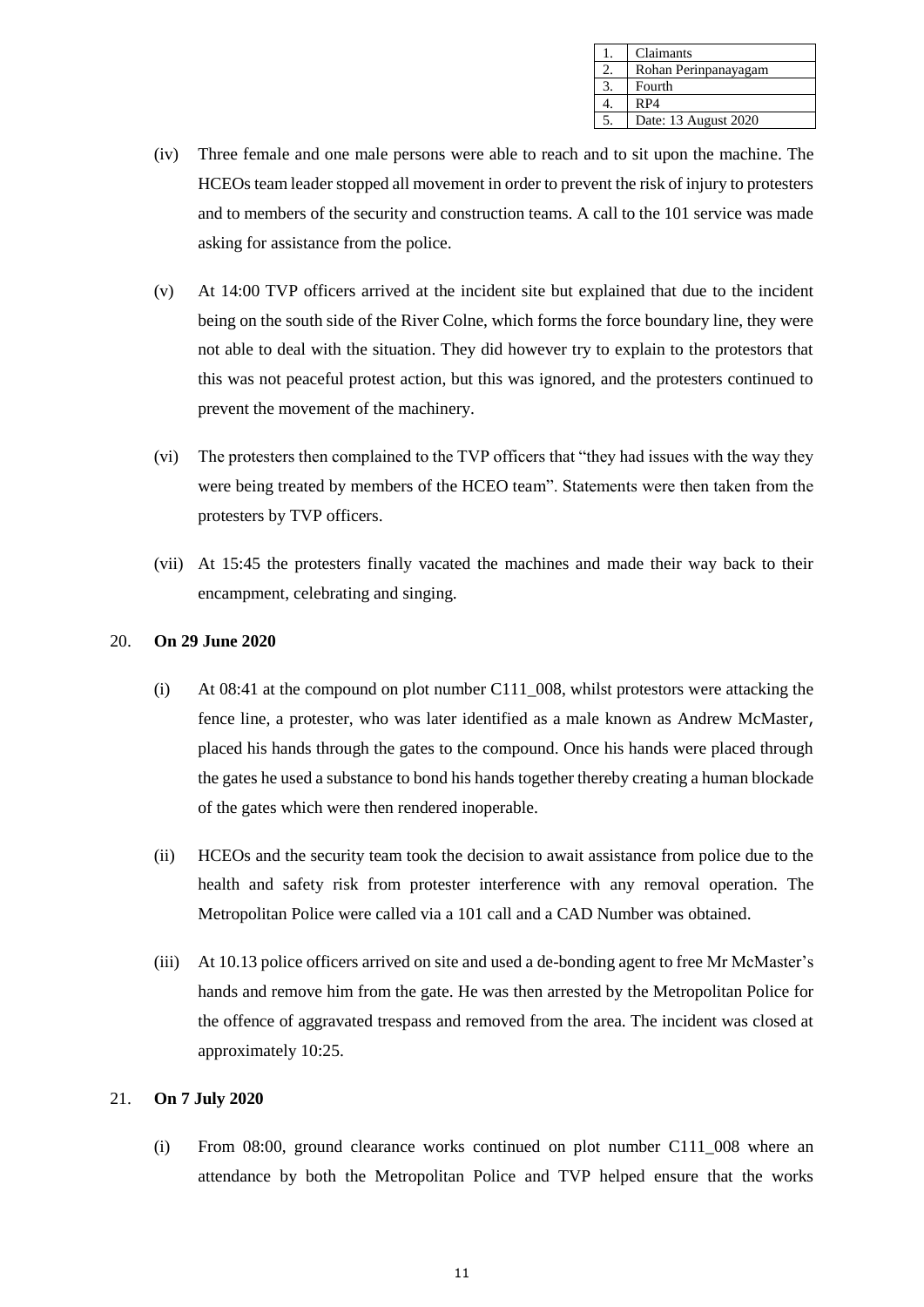| Claimants            |
|----------------------|
| Rohan Perinpanayagam |
| Fourth               |
| RP4                  |
| Date: 13 August 2020 |

progressed without disturbance. The Second Claimant's project team felled one tree and were continuing with stump grinding and chipping of residue vegetation.

- (ii) The police support left site at approximately 14.15 because the protestors were not disrupting the works.
- (iii) At 15:03 seven male protesters were observed sitting in and around the path to access the golf course, outside the compound access gates. They refused to move when asked to do so and their presence in this location prevented the Second Claimant's project team and their equipment from leaving the compound.
- (iv) The police were called via the 101 service and a CAD Number was issued: 4650/070720. A further call was also made to the Metropolitan Police who had been on the site earlier in the day and they offered to deploy back to site. Prior to the police arriving the protestors then moved away allowing egress from the site and the Second Claimant's project team and equipment was successfully returned to the main compound.

# 22. **On 8 July 2020**

- (i) On plot number C111\_008 at 12.35, four protestors blocked the wooden footbridge across the River Colne, preventing the Second Claimant's project team and security officers from returning equipment to the compound on the north side of the River Colne. The police were called and TVP officers attended at 13:29.
- (ii) Protestor numbers increased to seven persons and the police officers spoke with the protestors who subsequently moved off the bridge and allowed access across it. Police officers remained in attendance to prevent further obstruction or breaches of the peace.
- 23. At approximately 15:05 protestors again blocked the bridge and refused to move when requested to do so. The police officers therefore arrested six protestors for offences under the Trade Union and Labour Relations Act (Consolidation) 1992, who the Claimants' believe were identified as Talia Wodin, Araminta Blythe-Casson, Aimee Lynhan, Lachlan Hall-Sanford, Stella Fass and Berry Smith.**On 9 July 2020**
	- (i) On plot number C111\_008 at 14:10 three male protesters crossed the River Colne and managed to gain access to a tree located immediately outside of one of the compounds on the north bank of the river. Whilst the trunk of the tree lay outside the compound, the project team needed to clear the branches which overhung the compound area in order to mitigate risks to health and safety that would arise when the planned temporary bridge is erected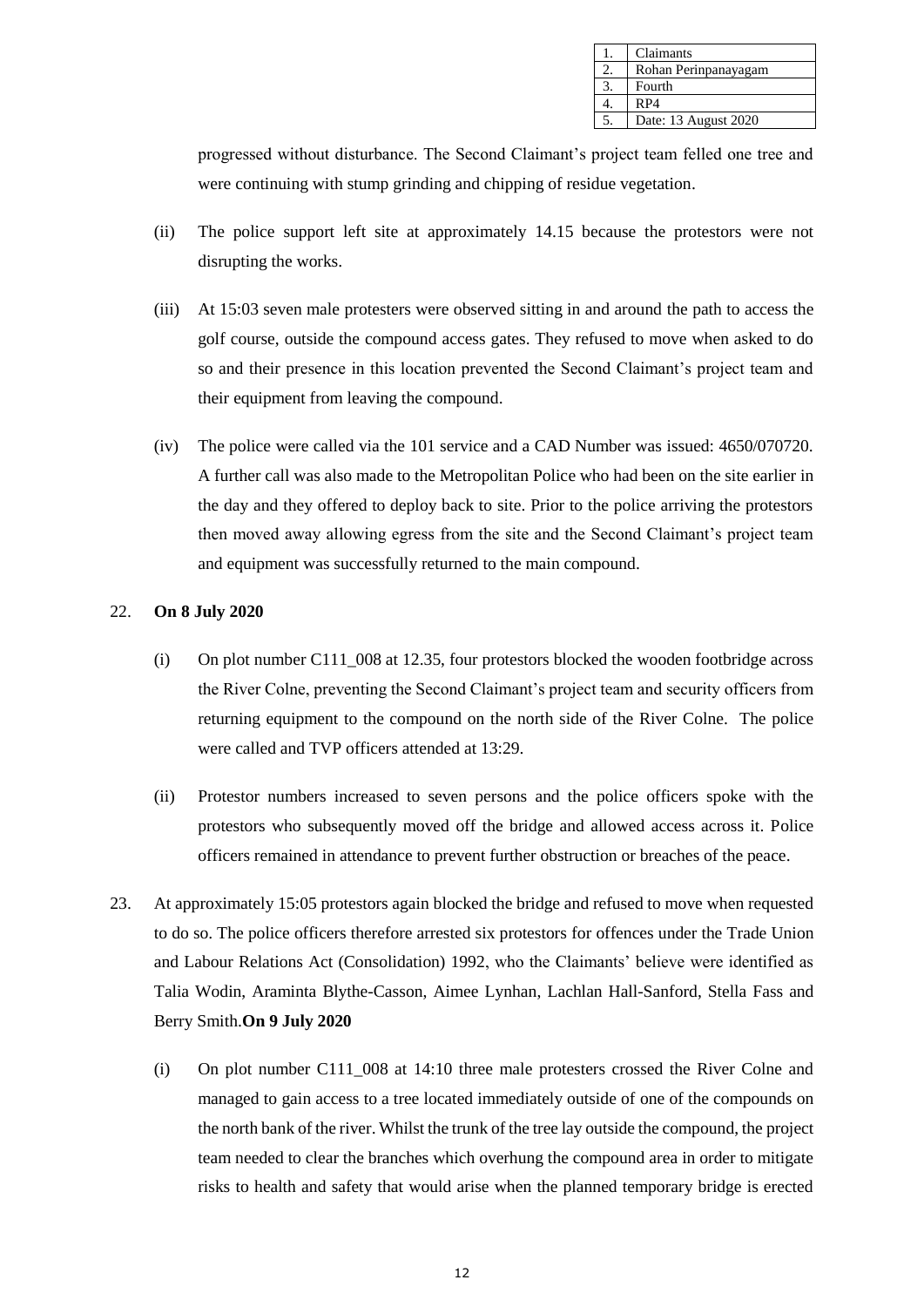| Claimants            |
|----------------------|
| Rohan Perinpanayagam |
| Fourth               |
| RP4                  |
| Date: 13 August 2020 |

and utilised for plant crossing. The security officers were unable to prevent access to the tree because there was no gate or other means of safe egress from the river side of the compound.

- (ii) One of the security officers issued a formal trespass warning to the individuals at the tree and the police were called. TVP officers subsequently arrived at 14:25.
- (iii) Seven protesters were arrested for offences under the Trade Union and Labour Relations Act (Consolidation) 1992 who the Claimants' believe were identified as Scott Breen (D13), Sebastian Roblyn Maxey (D23), Jack Oliver (D34), Daniel Castilho Lima, Jamie Goldborne, Toni Marie Bingham and Dominic Gillett. Another protesterwho had climbed into the tree refused to come down stayed in the tree until the following day, monitored by the night security shift.

#### 24. **On 20 July 2020**

(i) At 00:01 the Security Operations Centre received a report from the Gate 3 compound at plot number C111\_112 that four male protesters were attempting to force their way on to the site. The security officers at the site were able to prevent them entering, although the protestors remained outside the site in the entrance area.

#### 25. **On 22 July 2020**

- (i) At approximately 06:05, one of the Second Claimant's contractors was travelling in their vehicle along Harvil Road approaching Gate 3 at plot number C111\_112. At this time, three protestors were walking from the direction of Gate 3 uphill along Harvil Road towards the roadside protestor camp. Upon the driver of the vehicle setting his indicators to turn into the entrance to Gate 3, the protesters turned and ran to Gate 3 thereby seeking to prevent the vehicle entering the site.
- (ii) The security team controlling the gate responded quickly and professionally by shepherding the protestors to the side of Harvil Road, and thus allowing the vehicle to enter. During this shepherding operation it is reported that the protestors were attempting to physically assault the security officers.
- (iii) Upon subsequent inspection of the vehicle it was found that the contractor's signage had been partially removed and a scratch was present on passenger side door. This damage was not however reported to the police as there was no video evidence or identification of an individual(s) responsible.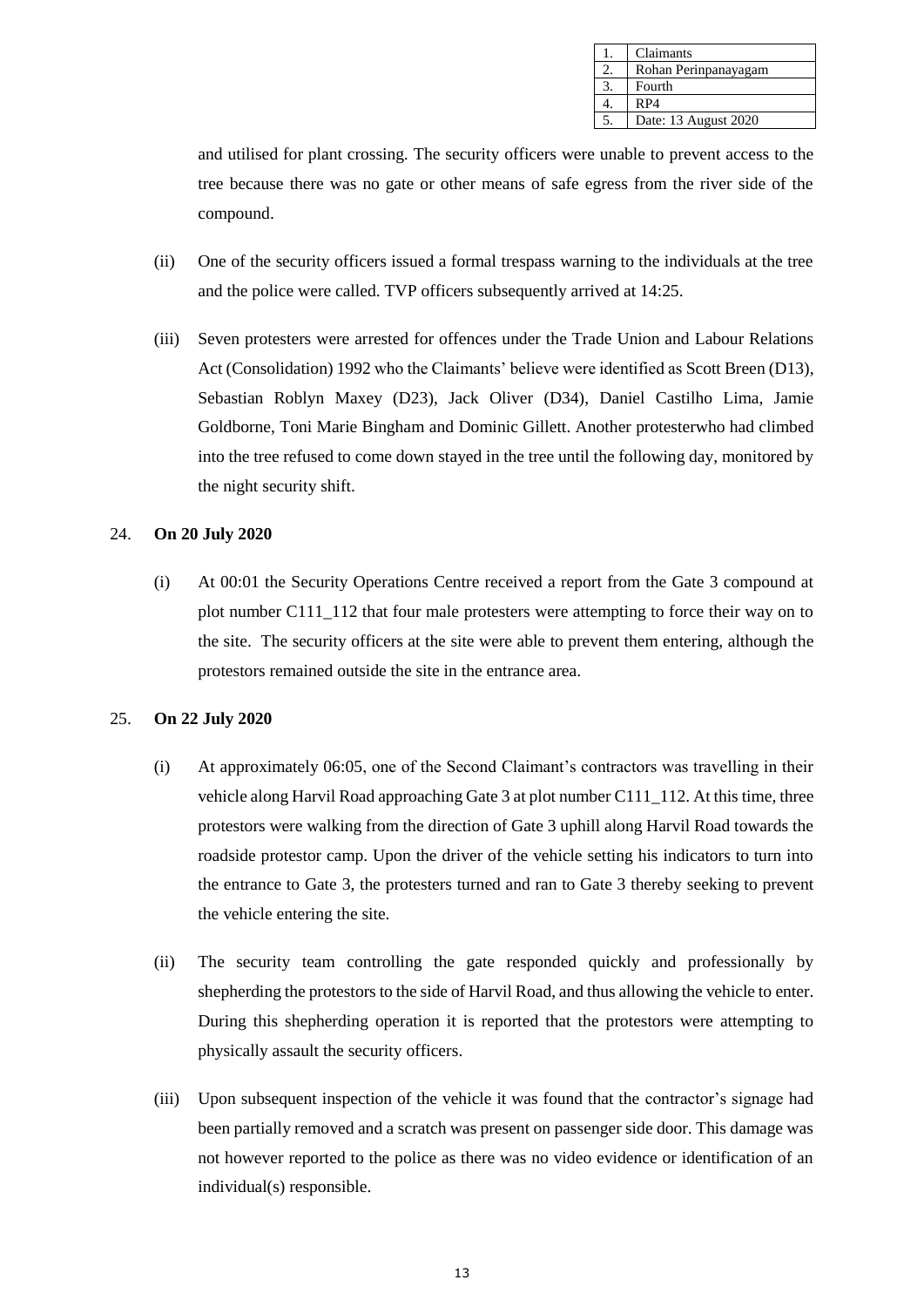| Claimants            |
|----------------------|
| Rohan Perinpanayagam |
| Fourth               |
| RP4                  |
| Date: 13 August 2020 |

#### 26. **On 22 July 2020**

(i) At 15:54 an unknown male stood at the gateway to the Gate 3 compound at plot number C111\_112, talking with the security team inside. He was joined by Mark Keir (D4). The unknown male made a sudden run towards the compound fence but was deterred from climbing over and into the compound by security officers deployed from the gateway "bellmouth" area.

#### 27. **On 22 July 2020**

(i) At 23:50, at a compound on plot number C111\_008, three male protesters crossed the River Colne from the area of the protest camp on the south bank of the river, and climbed into a tree located on the river bank outside the compound but which lies on the Harvil Road Site. Here they rigged a hammock in the upper branches of the tree and attached further ropes connecting across the River Colne to a tree on the far bank, which lay outside of another compound, in the public area next to the protester camp.

#### 28. **On 23 July 2020**

- (i) At 11:27 two male protesters at the Harvil Road/Dews Lane Junction gateway, on plot number C111\_164 attempted to enter the Dews Lane secure compound area.
- (ii) Two males were observed trying to push past the guards. One male protester was known to the security officers as Jacob Harwood (D29). They were joined by a further male and a female protester, thought to be his partner, who began to dance around the guards who were trying to reach the gate to prevent their forcing entry.
- (iii) The security adviser asked the Security Operations Centre to arrange for police attendance. At 11:54 Metropolitan Police officers attended: CAD number 3143 2372020 was issued. At this point the group left the site and the police officers departed.
- (iv) At 13:30 three male protesters, two of whom were known to security officers as Jacob Harwood and Iain Oliver (D9), attended at the compound entrance at the Harvil Road/Dews Lane Junction.
- (v) Jacob Harwood continued in his attempts to reach the gate but was again prevented. At 13:39 all three protesters departed the site.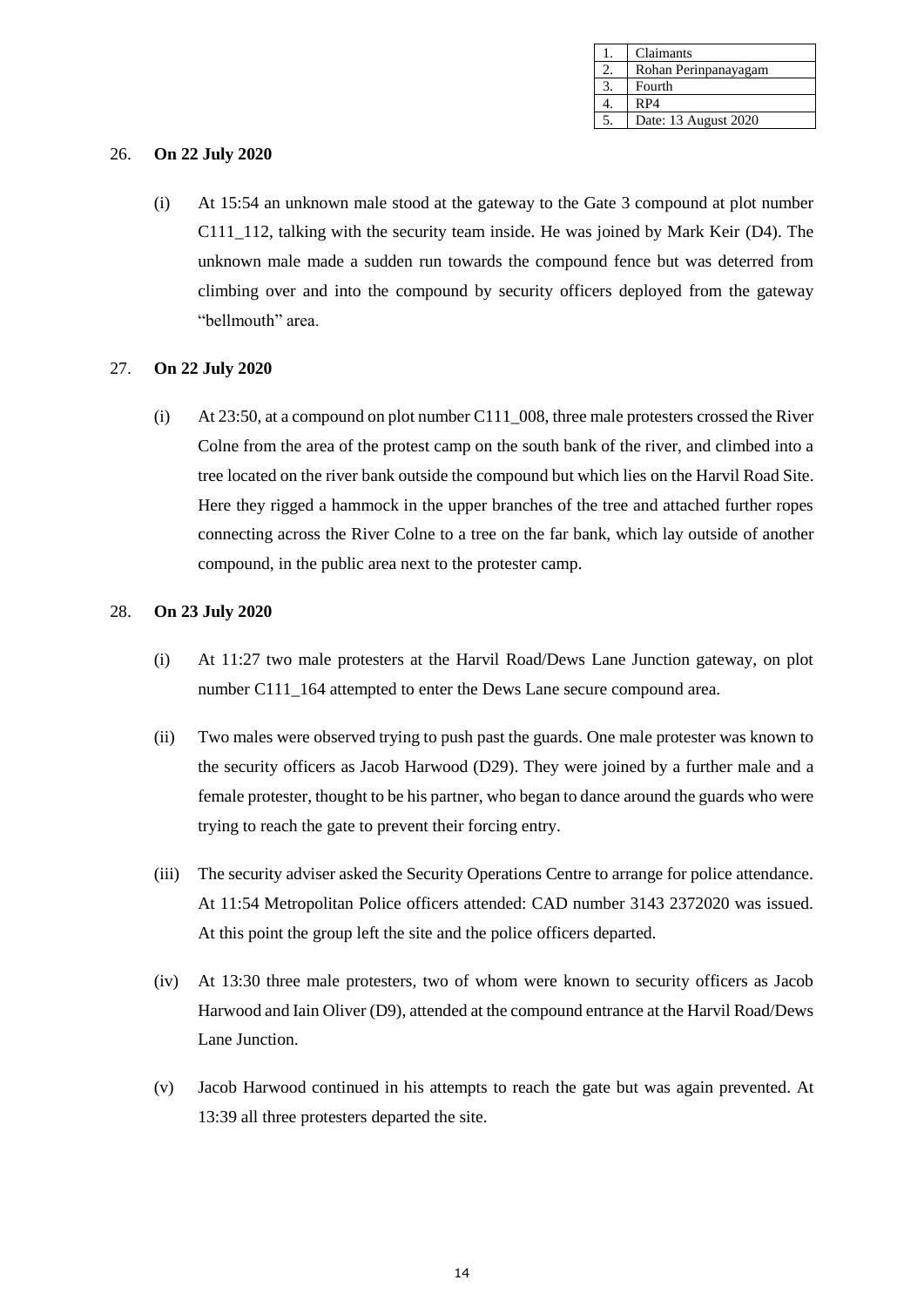| Claimants            |
|----------------------|
| Rohan Perinpanayagam |
| Fourth               |
| RP4                  |
| Date: 13 August 2020 |

#### 29. **On 23 July 2020**

- (i) At 07:00 the Authorised HCEO together with a tree cutting climbing team attended the compound at Denham Country Park on plot number C111\_008. The Authorised HCEO had been asked by the Second Claimant's security team to attend site to advise on enforcement matters while a tree (located on land subject to the injunction) was being cut to make way for a temporary bridge to be placed over the River Colne.
- (ii) Upon the HCEO's initial inspection it was ascertained that the protesters had rigged an aerial walkway using several lines between a tree on land which they occupy next to the compound on the opposite bank (which is land not subject to the injunction). There was also a protester in the tree that was due to be taken down in a hammock at the very top of the tree. One of the lines was made from a steel cable, with the others being made from blue polypropylene rope.
- (iii) At 08.00 the Authorised HCEO crossed the river into the compound to speak to the security officer and the climbing team who were cutting the trees.
- (iv) After discussions with the various teams on the ground, a diversionary tactic was employed intending to focus the protesters actions away from the aerial walkway. This was achieved by opening the compound fence and thereby temporarily blocking off an unofficial pathway which was in use to reach the protester encampment and which allowed the tree climbing team to ascend and cut the walkway lines, with the exception of the steel wire line.
- (v) As a result of this action. the protesters went out onto the steel cable and sat upon it, above the centre-line of the River Colne.
- (vi) The police were then called via the 101 service and subsequently Inspector Chris Simpson of TVP arrived at the site, accompanied by several police officers. Discussions then took place between the Second Claimant's security team, Inspector Simpson and the Authorised HCEO in order to establish how effectively and safely to remove the protesters from the work area and from the walkway above the river.
- (vii) The police officers on site called in the TVP climbing team, which took several hours to arrange. The TVP climbing team attended the site and reported that they were unable to respond as the tree that was occupied was not on the Harvil Road Site. However, the occupation was effectively preventing the planned project works from being carried out, in felling the tree adjacent to the north bank of the River Colne that was scheduled to be felled.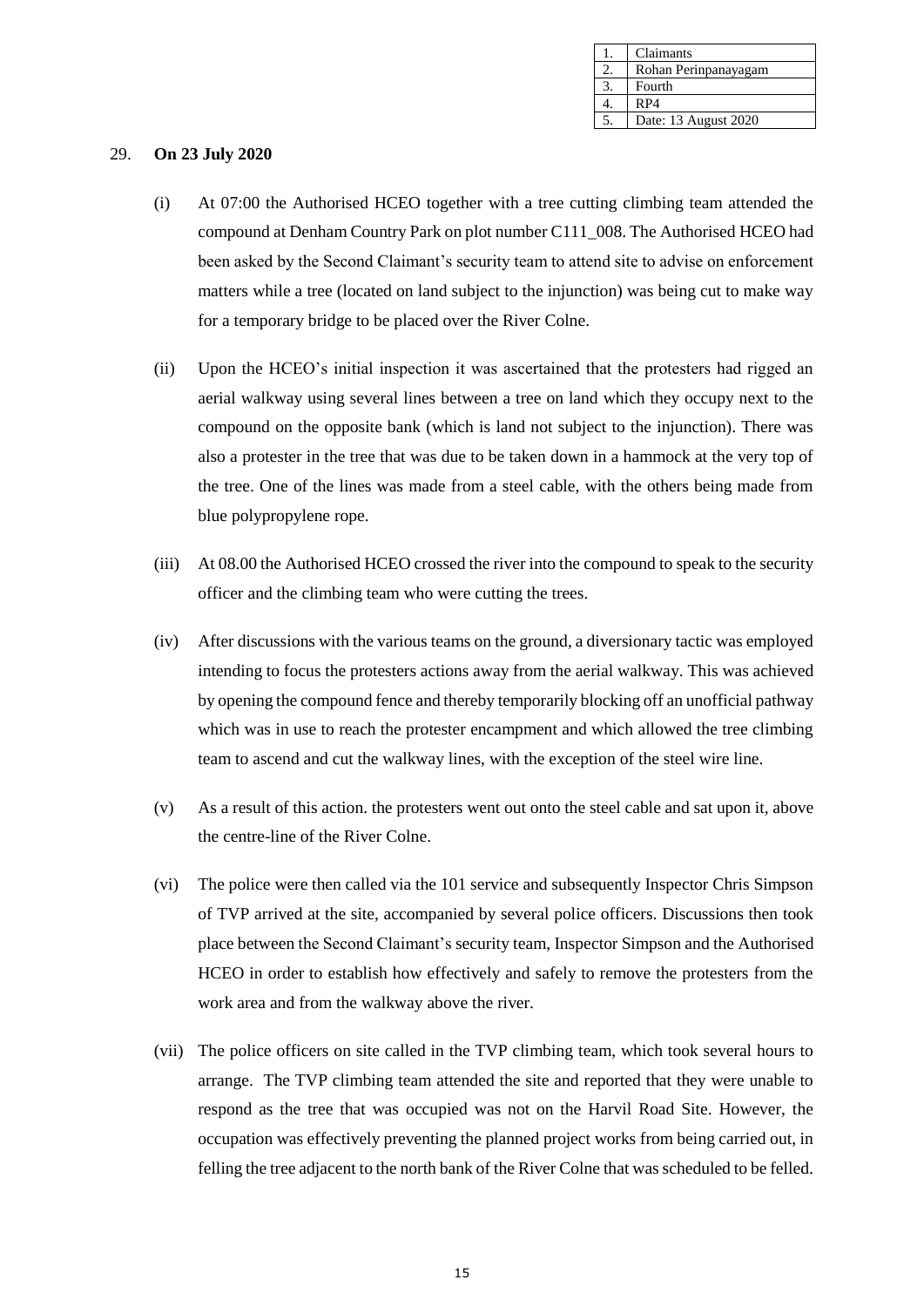| Claimants            |
|----------------------|
| Rohan Perinpanayagam |
| Fourth               |
| RP4                  |
| Date: 13 August 2020 |

- (viii) The Authorised HCEO was then advised by the TVP officers that Mark Keir (D4) had called the 999 emergency service and stated that the protesters were in danger at height over a river. Inspector Simpson stated that by making this call this situation had now been classified as a major incident and that the ambulance and fire service would now attend with their respective incident units, and a police incident commander would attend to take control of all services. All services subsequently arrived at the site.
- (ix) The decision was taken by the combined emergency rescue services to take control of the steel cable and then to cut the cable and lower the protesters in a controlled manner.
- (x) Police officers from several county forces, were present in large numbers on the north bank of the River Colne, which the protesters occupied.
- (xi) The cable was cut and a young male on the tree platform, later identified as Lachlan Hall-Sanford, then stood on the wire as its was being lowered, whilst holding onto a branch that was next to the platform. This branch was unable to support his weight: it subsequently broke and he fell into the river from a height of approximately ten feet, where he was immediately taken control of by the police specialist officers stationed in the river. The other two protesters then slid down the wire cable into the river, un-hooked themselves from the wire and swam off upstream with the police in pursuit.
- (xii) Mr Sanford was then taken to the riverbank by the police and handed to the care of the ambulance service for checks to be made. It is reported that he was later arrested after being released from the hospital Accident and Emergency unit.
- (xiii) Following discussions with the Second Claimant's security team, a further team of HCEOs was deployed overnight and the current team of HCEOs stood down. The protester in the tree was left over night with the HCEOs and security teams occupying the compounds on each side of the river. The daytime team of HCEOs left the site at 19.00 and the police also left the site.

#### 30. **On 24 July 2020**

(i) At 05.45 the Authorised HCEO received a telephone call from the Second Claimant's security advising that the site on plot C111 008 had again been overrun with protesters during the night and that they had managed to get the protester climber out of the tree and taken back into the protest camp. The HCEO team was also advised that the protesters had re-established the aerial ropeway lines across the river.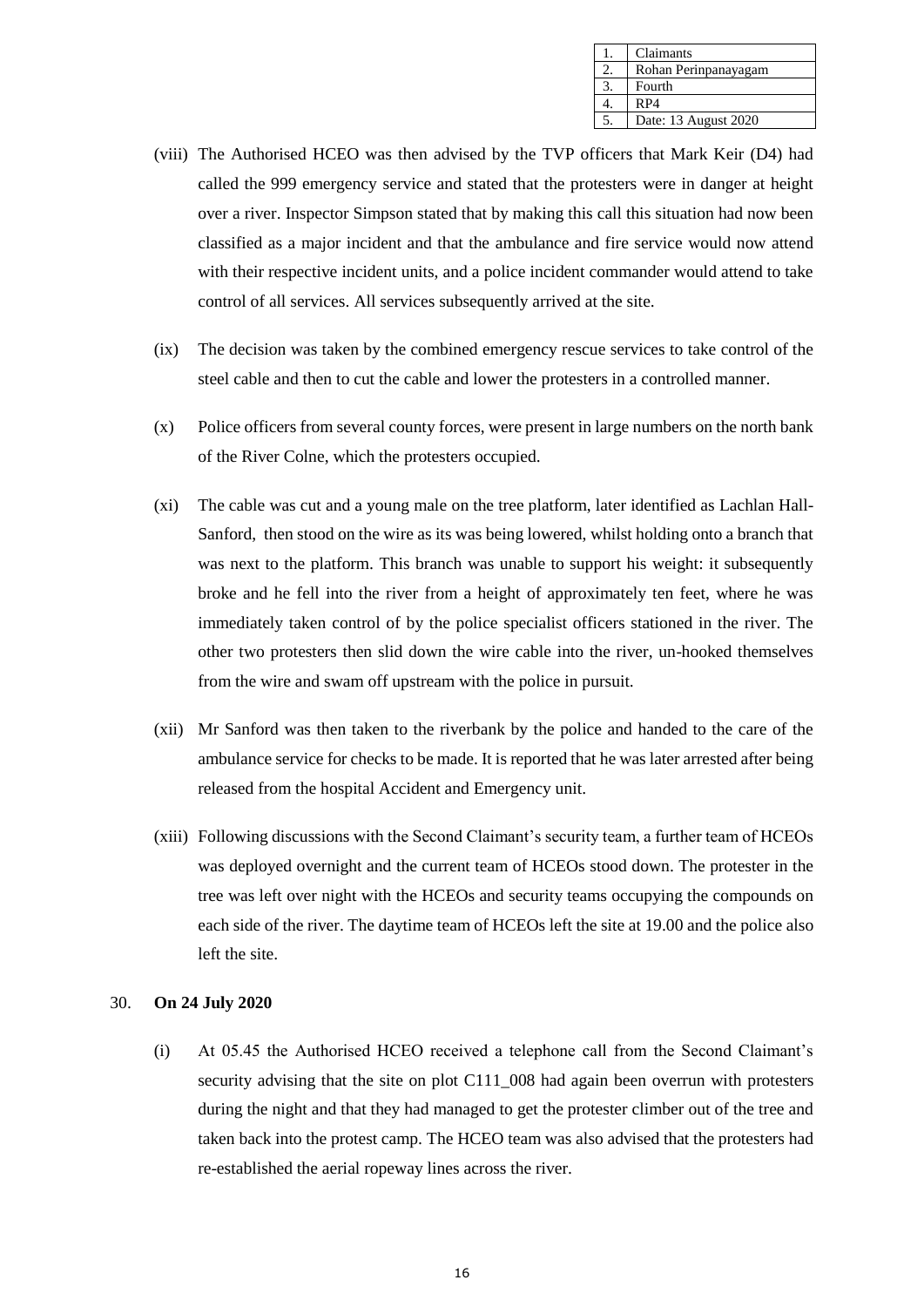| Claimants            |
|----------------------|
| Rohan Perinpanayagam |
| Fourth               |
| RP4                  |
| Date: 13 August 2020 |

- (ii) At 06:10 the Authorised HCEO attended the site and ascertained that new lines had indeed been placed across the river including a new steel cable
- (iii) At 07.00 the police were again called to the site, which they attended over the next four hours in the same numbers as on 23 July 2020, on this occasion deploying their own specialist climbing team and other specialist response teams, together with the ambulance service and their aquatic rescue teams.
- (iv) The protesters started to gather under the tree which was scheduled to be cut down on the north side of the river, on plot number C111\_008. The HCEOs were able to successfully defend the tree whilst the HCEO professional climbing team started to fell some of the limbs.
- (v) The police climbing team spent several hours trying to establish another line across the river (in order to bring the protesters lines under control) but were unable to operate the system they had designed and installed.
- (vi) The HCEO professional climbing team were asked by the police commander to provide help and advice: it was decided that the same method as used on the previous day would be implemented.
- (vii) The HCEO professional climbing team leader, accompanied the police climbing team members accessing the tree using the HCEO professional climbing team's aerial platform ("cherry picker") and were then able to take control of the lines that the protesters had rigged.
- (viii) The line was again cut and the female protester in the tree protester (later identified as Samantha Smithson (D32) was lowered down into the water. The police aquatic rescue team then removed Ms Smithson immediately from the river after which she was arrested for offences under section 241 of the Trade Union and Labour Relations (Consolidation) Act 1992.
- (ix) The duty police superintendent then asked the HCEO professional climbing team to proceed to remove the final protester from the platform (which was on plot C111\_008). The HCEO professional climbers then crossed the river in order to set up the removal of the occupant at height in the tree, who had been identified as Dr. Ian "Larch" Maxey (D22), a protester well known to the HCEO team from many eviction and removal events over the past months.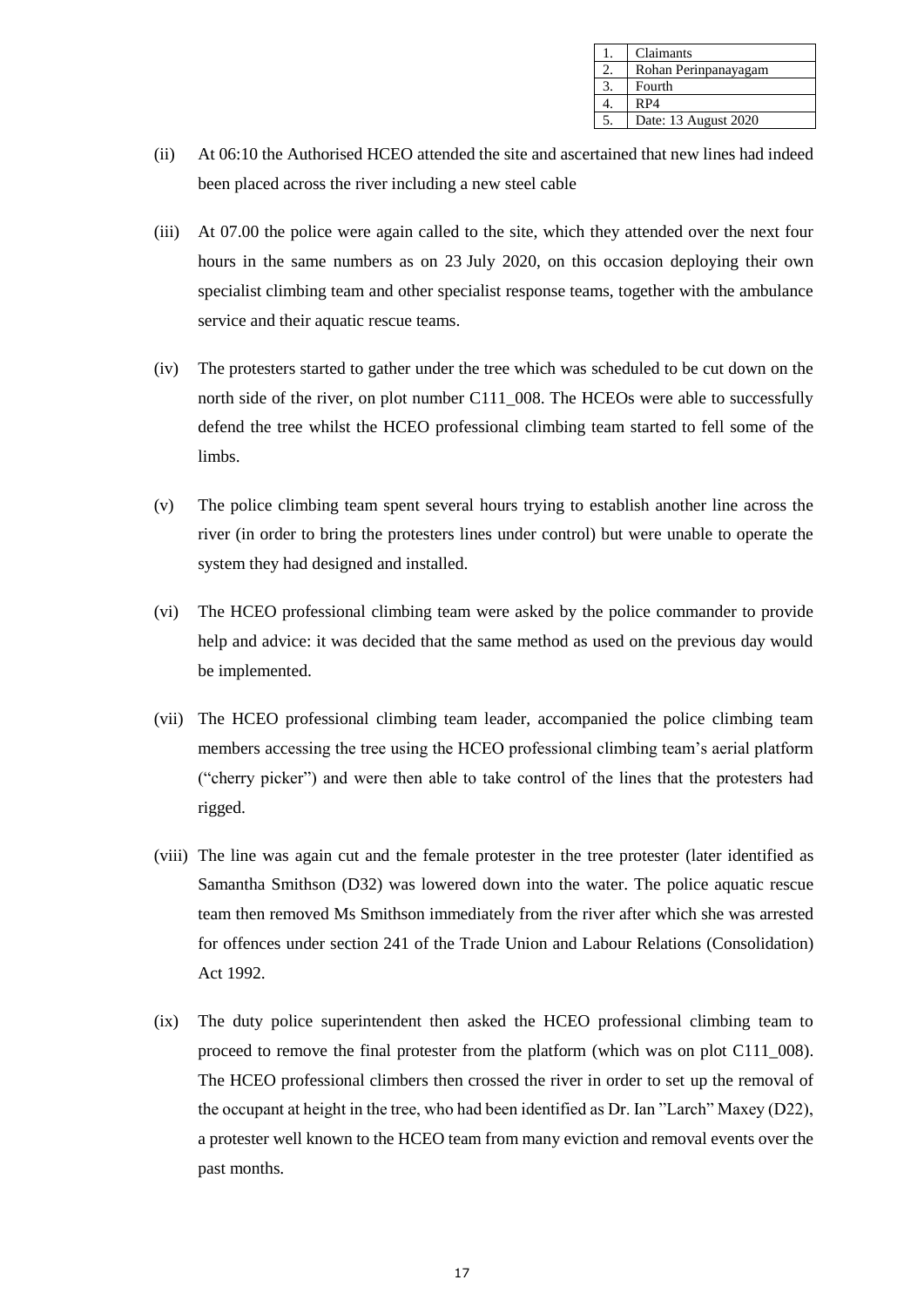| Claimants            |
|----------------------|
| Rohan Perinpanayagam |
| Fourth               |
| RP4                  |
| Date: 13 August 2020 |

- (x) However, the Authorised HCEO then received a telephone call from Inspector Simpson of TVP asking that they stop work on the removal of Dr. Maxey, since the hour was late and the light was failing.
- (xi) The HCEO professional climbing team there went back to cutting the remaining limbs from the tree that was to be felled, so that further lines could not be rigged to it. This work was completed by approximately 22:30 and the day team of HCEOs left the site at 23.00.
- (xii) Five other protesters were arrested as a result of incidents taking place during the day. In addition to the arrest of Ms Smithson, others arrested are known to be (and what the Claimants' understand them to have been arrested for) are:
	- (a) Wiktoria Zieniuk (D18) for aggravated trespass;
	- (b) Sebastian Roblyn Maxey (D23) for aggravated trespass and obstruction and assault of a police officer;
	- (c) a male protester identified as Daniel Winterton, for aggravated trespass and common assault;
	- (d) a male protester identified as James Taylor, for aggravated trespass and obstruction of a police officer; and
	- (e) a female protester identified as Maria Nolan, for aggravated trespass and obstruction of a police officer;

## 31. **On 26 July 2020**

- (i) At 00:00 six male protesters at the entrance of the compound at the junction of Harvil Road and Dews Lane on plot number C111\_164 were reported to be acting in an aggressive manner.
- (ii) At 00:15 these protesters were observed pushing hard at both the barriers and the security guards as they continued with their repeated attempts to enter the Dews Lane secure compound. A call was therefore made to the police. At 00:39 the six protesters ceased their assault and were seen walking away from the area.